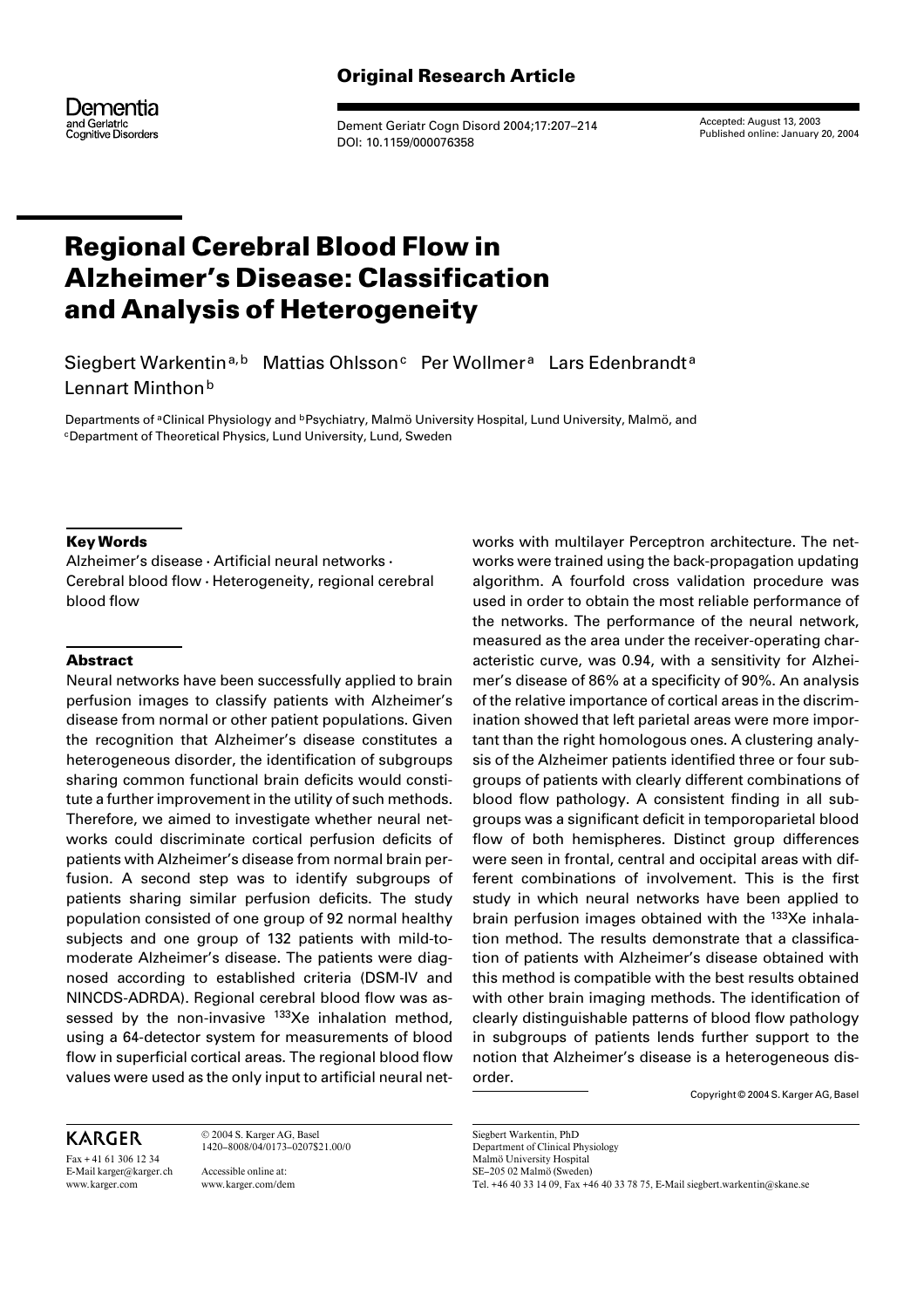## **Introduction**

Alzheimer's disease (AD) is the most common cause of severe intellectual decline in dementia and represents a growing burden to societies with an increasing elderly population. The disease is an age-related condition affecting about 10% of the population over 65 years of age and about 50% over age 85 [1] and is characterized by a slowly progressive memory failure, visuospatial disorientation, dysphasia, dyspraxia and dysgnosia. The definite diagnosis of AD can only be obtained from a neuropathological examination, and the hallmarks of the disease include  $\beta$ amyloid plaques, dystrophic neurites associated with plaques, and neurofibrillary tangles within nerve cell bodies. The topographic distribution of AD pathology has been described to progress in a stereotypical fashion in which medial temporolimbic areas are affected first, followed by neocortical association areas [2].

Together with the psychiatric assessment of symptoms, measurements of regional cerebral blood flow (rCBF) have been used for many years as a clinical tool to describe the functional deficits in the brain of patients with AD [3, 4]. Several comparisons between the rCBF pathology and postmortem neuropathological diagnosis have shown an excellent agreement in cases of AD assessed by the two-dimensional 133Xe inhalation method [5, 6]. Similar sensitivity/specificity rates have been reported in comparisons of autopsy-confirmed cases of AD and temporoparietal perfusion deficits assessed by single photon emission computed tomography (SPECT), or in combination with a measure for medial temporal lobe atrophy by CT [7].

A differential diagnosis of AD is sometimes difficult, especially in the early phase of the disease when symptoms are sparse or when only mild cognitive changes may be seen. In this case, the clinician's experience with the method decides whether the functional brain imaging findings are to be judged as normal variation or whether they might represent early aberrations of clinical importance. Such subjective evaluations are prone to substantial individual variations between clinicians and may lead to a large variability in the diagnostic interpretation, even among well-trained physicians [8]. In order to objectify the process of image interpretation, artificial neural networks have been used as an aid to classify abnormal perfusion and brain metabolic patterns in AD [9–15]. Such studies have usually shown to yield a moderate-to-high discriminatory power between groups of non-demented and demented patients, with a sensitivity ranging from 43 to 100% and specificity rates ranging from 60 to 100%

[16]. Although decreased temporal and parietal blood flow and metabolism are usually described as the most discriminating areas between patients and controls [17], the existence of a substantial individual variability in cerebral blood flow deficits has also been recognized in several studies. For example, Holman et al. [18] reported normal SPECT perfusion patterns in 7.7% of AD cases, whereas temporoparietal abnormalities were seen in 26.9% and frontal defects in 5.8% of the cases. A heterogeneity in perfusion patterns was also reported in a SPECT study by Waldemar et al. [19], where temporal or parietal rCBF deficits were seen in 81–86% of AD patients, whereas additional frontal rCBF deficits were seen in 35–76% of patients. Zimmer et al. [20] analyzed individual patient blood flow obtained with SPECT in 92 probable AD patients. They reported a large variability in perfusion deficits among patients, and found that temporoparietal deficits were as common as deficits in temporofrontal perfusion areas.

The objectives of the present study were (1) to investigate whether artificial neural networks could be used to classify data obtained from two-dimensional cerebral perfusion images of AD patients and from normal controls, and (2) to perform a systematic analysis of the heterogeneity of cortical functional pathology patterns in AD.

## **Patients and Methods**

#### *Normal Subjects*

Ninety-two normal healthy subjects were recruited through local advertising and gave their written consent to participate in the study. Subjects were mainly hospital employees and university students. Their mean age was 39.1 years (range: 18–72 years), 56 males and 36 females. All subjects underwent a somatic and mental workup including routine laboratory investigation, physical examination and psychiatric screening, in order to exclude somatic illness, histories of psychiatric illness, neurological disorder, abuse of alcohol or drugs, and head injury.

#### *Patient Population*

One hundred and thirty-two patients with possible or probable AD were included. Demographic characteristics are shown in table 1. The patients who entered the study were consecutive patients admitted for clinical evaluation of dementia at the Neuropsychiatric Clinic, Malmö University Hospital, Malmö, Sweden. All patients underwent a thorough clinical investigation, including medical history, psychiatric assessment, physical and neurological examination, screening laboratory blood tests, analysis of cerebrospinal fluid, computed tomography, and measurements of rCBF. No patients were treated with cholinesterase inhibitors at the time of investigation.

The diagnosis of AD was made by exclusion of other dementias, in accordance with the National Institute of Neurological and Communication Disorders and Stroke-Alzheimer's Disease and Related Disorders Association (NINCDS-ADRDA) criteria [21]. The degree

208 Dement Geriatr Cogn Disord 2004;17:207–214 Warkentin/Ohlsson/Wollmer/Edenbrandt/ Minthon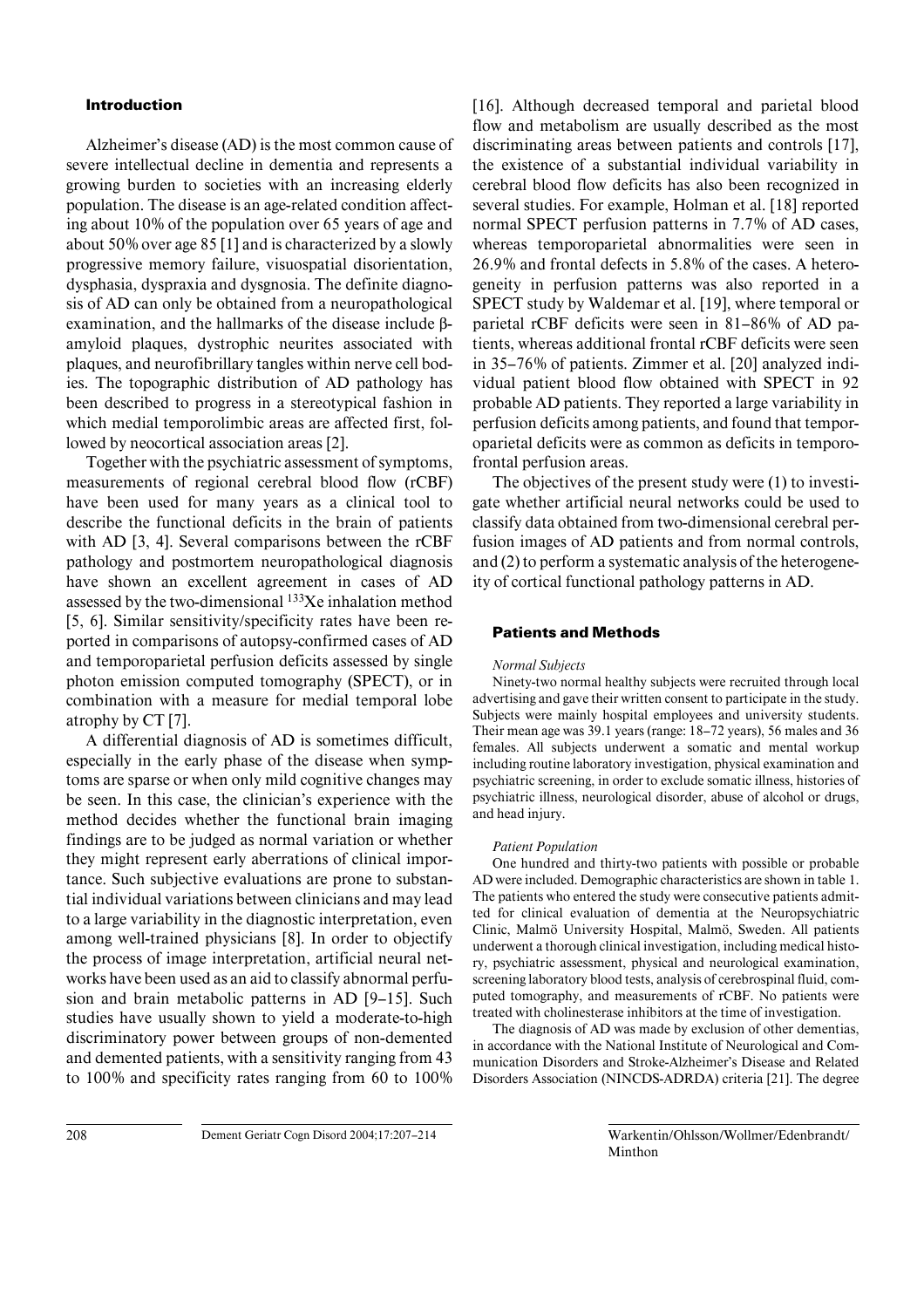of cognitive impairment was evaluated by the Minimental State Examination (MMSE) [22].

The study was approved by the Research Ethics Committee at Lund University and by the Radiation Safety Committee at Malmö University Hospital. All patients and normal control subjects gave their informed consent to participate in the study, in accordance with the provisions of the Declaration of Helsinki.

### *Cerebral Blood Flow Imaging*

The rCBF was measured by the non-invasive  $133Xe$  inhalation method as described by Obrist et al. [23] and Risberg [4]. This method gives information about the blood flow in superficial cortical areas only. Thus, blood flow in deeper structures (such as white matter or basal ganglia) cannot be obtained with this method. In the present study we used a system with 64 scintillation detectors [NaI (Tl) crystals,  $\frac{3}{4} \times \frac{3}{4}$  arranged in a helmet around the head (Cortexplorer 64, Ceretronix, Randers, Denmark). The system adjusts for differences in head size and shapes, and the positioning of the head is standardized in relation to bony landmarks (nasion and ear channels) by means of light crosses. This makes it possible to reposition subjects accurately in case of head movements.

The measurement procedure was as follows: After a 30-second measurement of the natural background radiation, a mixture of the inert  $\gamma$ -emitting tracer <sup>133</sup>Xe (90 MBq/l) and air was inhaled by the subject for 1 min through a facemask. During the following period of 10 min, the subject breathed normal air, according to the standard procedure [23]. Thus, the total duration of one rCBF measurement was 11.5 min. The data obtained with the present method represent an average of flow during the washout period. The tracer diffuses into brain tissue from arterial blood and is cleared by venous blood. Blood flow values were calculated from the rate of clearance of the isotope considering also the changes of the arterial concentrations of 133Xe, the latter estimated from the isotope concentration in the end-tidal air, sampled from the facemask. The lowest acceptable peak count rates were 1,500 counts/second. The initial slope index (ISI, 2–3 min slope measurement) was used, because this flow parameter has shown to have a high stability and reliability also in pathological conditions [24]. The arterial partial pressure for  $CO<sub>2</sub>$  was estimated from the end-tidal  $CO_2$  concentrations (Ohmeda gas analyzer),  $P_E \cdot CO_2$ . Measurements of respiration, blood pressure and heart rate were performed continuously during the rCBF recordings.

Flow values for each detector were calculated as distribution normalized values, based on the hemispheric mean values. The values were used in the neural network analyses. A color graphics system (Cortexplorer 64) was used for the presentation of the flow maps. The algorithm for calculation of a given pixel in the maps was based on a weighted linear interpolation of the distance to the four closest detectors. In this way interpolated color-coded maps were created, which show the distribution normalized values. The illustrations shown in figures 3 and 4 represent pixel-by-pixel statistical comparisons between normal subjects and patients (Student's t test).

#### *Artificial Neural Networks*

Feed-forward artificial neural networks with a standard multilayer Perceptron architecture were used. A general introduction to the subject can be found elsewhere [25]. The neural networks consisted of one input layer, one hidden layer and one output layer. The inputs to the neural network were the ISI 2–3 distribution normalized values from the detectors on which the rCBF images were based. Four detectors (two prefrontal and two occipital) were not used

Regional Cerebral Blood Flow in Alzheimer's Disease

because they were found to be prone to artifacts (fig. 2). The output layer consisted of one node that encoded whether the image was normal or consistent with AD. A Kullback-Liebler error function was used together with a Langevin extension [26] of the back-propagation updating rule. Langevin updating consists of adding a random number Gaussian component to the weight updates, which has the effect of speeding up the minimization procedure.

In order to assess the generalization performance, the full rCBF data set was divided into four equally sized parts. Each of these parts was used as a test set and the remaining three parts were used as training sets in a 4-fold cross validation scheme. In order to avoid overtraining, a weight elimination regularization term was used [27]. For each test set, a committee of 30 networks was trained on the corresponding training set and the output from a committee was calculated as the mean across its 30 members. The output values for the test rCBF values were in the range from 0 to 1. A threshold in this interval above which all values were regarded as consistent with AD was used to calculate the sensitivity and specificity. By varying this threshold a receiver-operating characteristic (ROC) curve was obtained. The area under the ROC curve represented the neural networks performance. The 95% significance level of the ROC area was calculated using the bootstrap method [28].

#### *Sensitivity Analysis*

A sensitivity analysis was performed that, qualitatively, measured the importance of the different neural network inputs, i.e. the different detectors. The following procedure was used: The training error for the final committee of networks was computed. For each of the detectors, a new training error was calculated by removing that detector, i.e. replacing it by its mean value across the population. The increase in training error when removing a detector was used as a measure of its importance. The analysis resulted in a list with a value of importance for each detector. From this list, the most important detectors, i.e. those which after removal from the data set gave the highest increase in the training error, were identified. The mean of the importance measure for the left and for the right detectors were calculated. The significance of this left-right difference was calculated using a permutation test [28] according to the following procedure: The importance measures were arranged as two lists, one for the left hemisphere detectors and one for the right hemisphere detectors. The test was then performed by repeatedly and randomly permutating the importance measures in the two lists. For each permutation, the difference in the means of the two resulting lists were calculated (test statistic). The evidence against the null hypothesis of no difference between the two original means was given by the fraction of area differences of the test statistic larger than the actual difference. This resulted in a significant difference between the hemisphere detectors ( $p < 0.013$ ), showing that the left hemisphere detectors were more important for the discrimination of AD than the right hemisphere detectors.

## *Clustering Analysis*

A clustering analysis was performed which divided the patients consistent with AD into three or four different groups. The division was carried out using the K-means clustering algorithm [29] and where the rCBF detector values were the only source of information. Several clusterings were performed and the Davis-Boulder index [30] was used in order to select good clusterings. The clustering procedure was performed such that each of the 132 AD patients was represented by a 60-dimensional vector, consisting of the rCBF values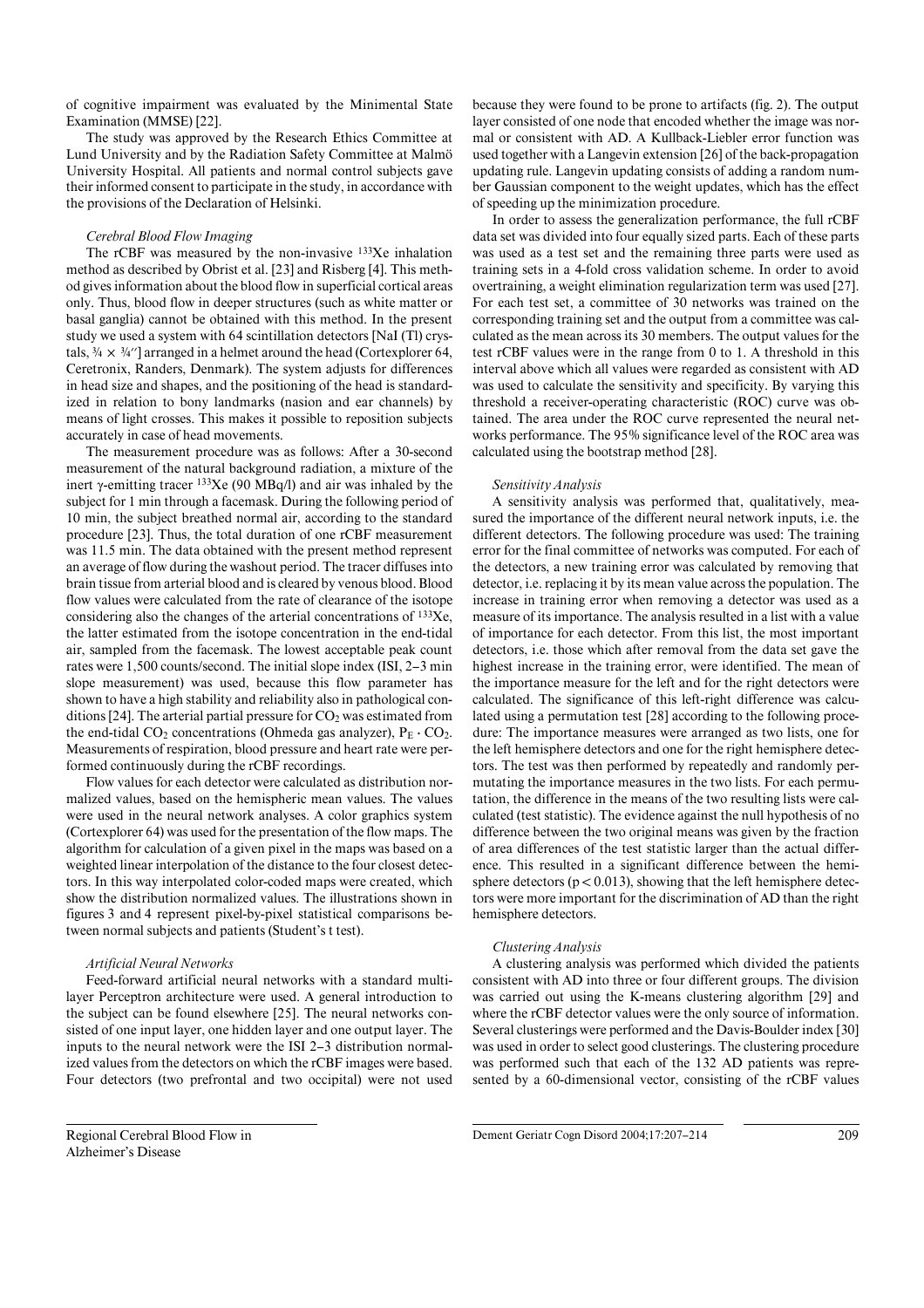

**Fig. 1.** The ROC curve for the classification of rCBF images into normal or consistent with AD. The area under the ROC curve is 94.7% (92.7, 97.0%). The values in parentheses are the 95% confidence levels, obtained by a bootstrap method.

from the detectors. The objective was to find clusters in this 60 dimensional space using the K-means clustering algorithm [29]. However, this is a non-trivial task because of relatively few data points in a high-dimensional space. Two independent clusterings using the K-means algorithm may, therefore, not result in the same division. To overcome this problem, a more statistical viewpoint was taken, where many independent clusterings were performed, and good ones were selected based on the Davies-Bouldin index. This index measures the ratio of the intra- and inter-cluster distances, favoring clusterings with compact and well-separated clusters. The index is independent of the number of clusters used, and it was found that three or four clusters resulted in the lowest indices.

For the results presented in this paper, 5,000 independent clusters were performed, for both  $K = 3$  and  $K = 4$ , and the 5% with the best indices were kept. These were further analyzed to select clusterings with stable clustering positions. Finally, each cluster was marked AD group 1, AD group 2, for example, and an AD patient was said to belong to a given group if the majority of the selected clusterings was consistent with that group.

## **Results**

The normal control group was significantly younger than the patients ( $p < 0.0001$ , Student's t test). It is well known that age is significantly correlated with the general perfusion level of the cortex in normal subjects [31]. Agerelated changes in rCBF are on the other hand small in magnitude and affect primarily frontal areas and to a negligible degree postcentral areas [32]. Therefore, we chose only regional flow values as input to the neural net-



**Fig. 2.** The location of the detectors from a vertex view. Frontal areas are shown at the top, and the left hemisphere is on the left side. The illustration shows the most important detectors discriminating normal subject values from those with AD. The level of grey indicates the size of the importance measure; the more grey the more important. The four detectors marked by crosses where not part of the analysis, since they were prone to artifacts.

works, to minimize the effect of age as a confounding factor.

The performance of the neural network is shown in figure 1. The area under the ROC curve was 94.7%, with a 95% confidence interval of 92.7 and 97.0%, respectively. The sensitivity for AD was 86% at a specificity of 90%.

Figure 2 shows the regional areas important for the neural network classification. As can be seen by the importance measure (level of shaded grey), left parietal areas were more important in the classification than right parietal areas, which was significant ( $p < 0.013$ ). The regional flow pattern of the normal control group (fig. 3) showed the well-known so-called 'hyperfrontal' distribution, with higher relative values in frontal and frontotemporal areas, compared to other areas [4, 33]. When the rCBF pattern was compared with the normal pattern, AD patients showed the 'typical' temporoparietal flow pathology, with significantly higher distribution values in motor areas and in occipital areas.

# *RCBF Clusters of Alzheimer's Disease*

Table 1 shows the demographic characteristics and the cerebral perfusion values of the patients. There was no

210 Dement Geriatr Cogn Disord 2004;17:207–214 Warkentin/Ohlsson/Wollmer/Edenbrandt/ Minthon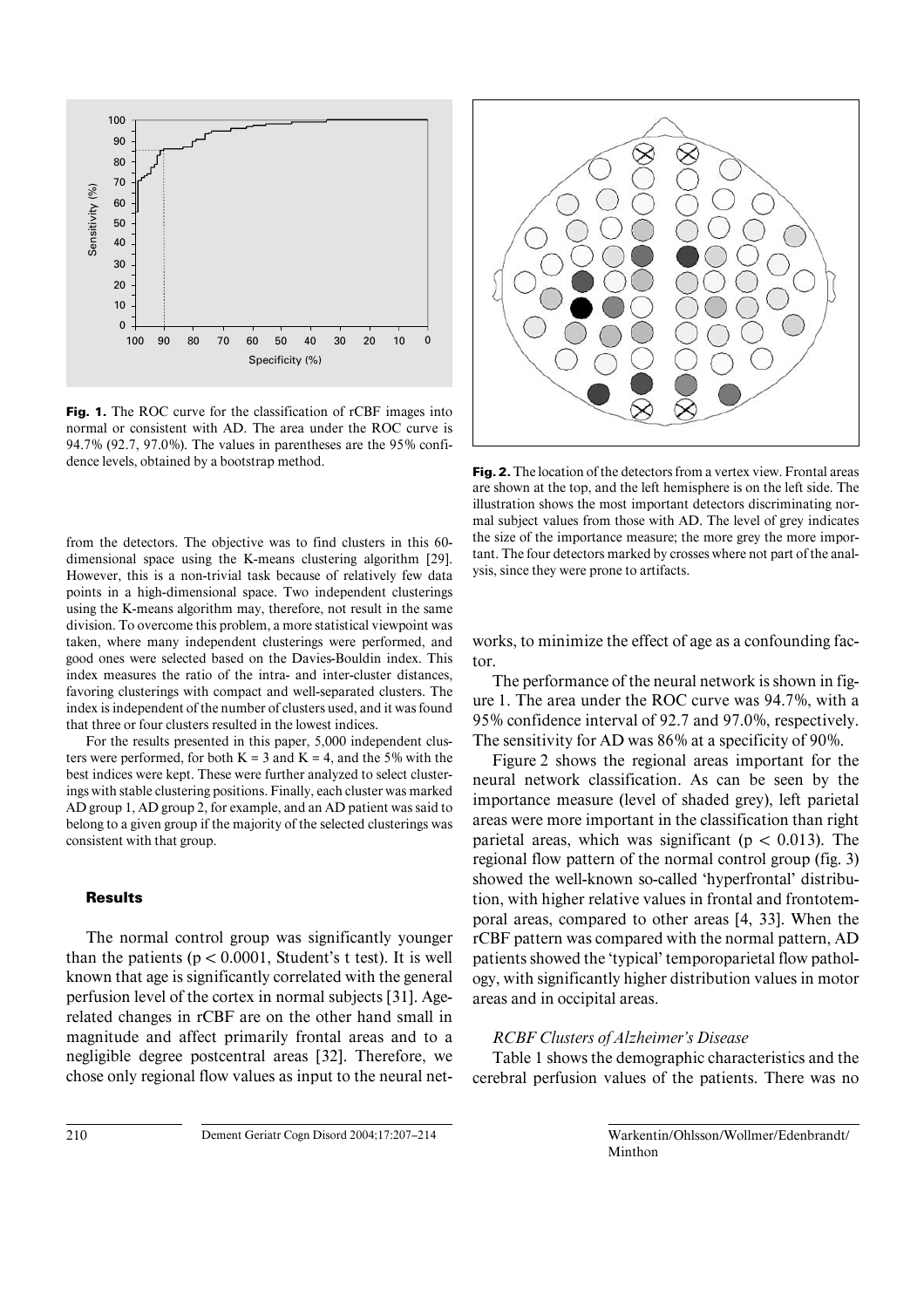**Fig. 3.** Upper left: vertex projection of the cortical blood flow distribution (percent of the hemispheric mean) of normal controls  $(n = 92)$ . Distribution values are color coded according to the bar to the far right. Orange to red = Higher values than the hemispheric mean; yellow = equal to the hemispheric mean; green = lower than the hemispheric mean. Upper right: vertex projection of cortical blood flow distribution in Alzheimer patients (n = 132). Lower: statistical comparison (Student's t test) between Alzheimer patients and normal controls. Statistical significance levels are coded according to the bar to the far right. Red = Significantly higher values in patients compared to normal controls; green = significantly lower in patients compared to normal controls.





**Fig. 4.** The results of 3- and 4-cluster analyses. Upper images 3:1–3:3 represent Alzheimer clusters identified by the 3-cluster analysis, whereas lower images 4:1–4:4 are the clusters identified by the 4-cluster analysis. The lines indicate the number of subjects and their repositioning between clusters (fat line denotes major repositioning of subjects). The images show the statistical parametric differences between Alzheimer patients and the normal controls (Student's t test for independent samples). Statistically significant deviation from normal is coded according to the bar to the right. Red color indicates significantly higher values and green indicates significantly lower values than normal.

Regional Cerebral Blood Flow in Alzheimer's Disease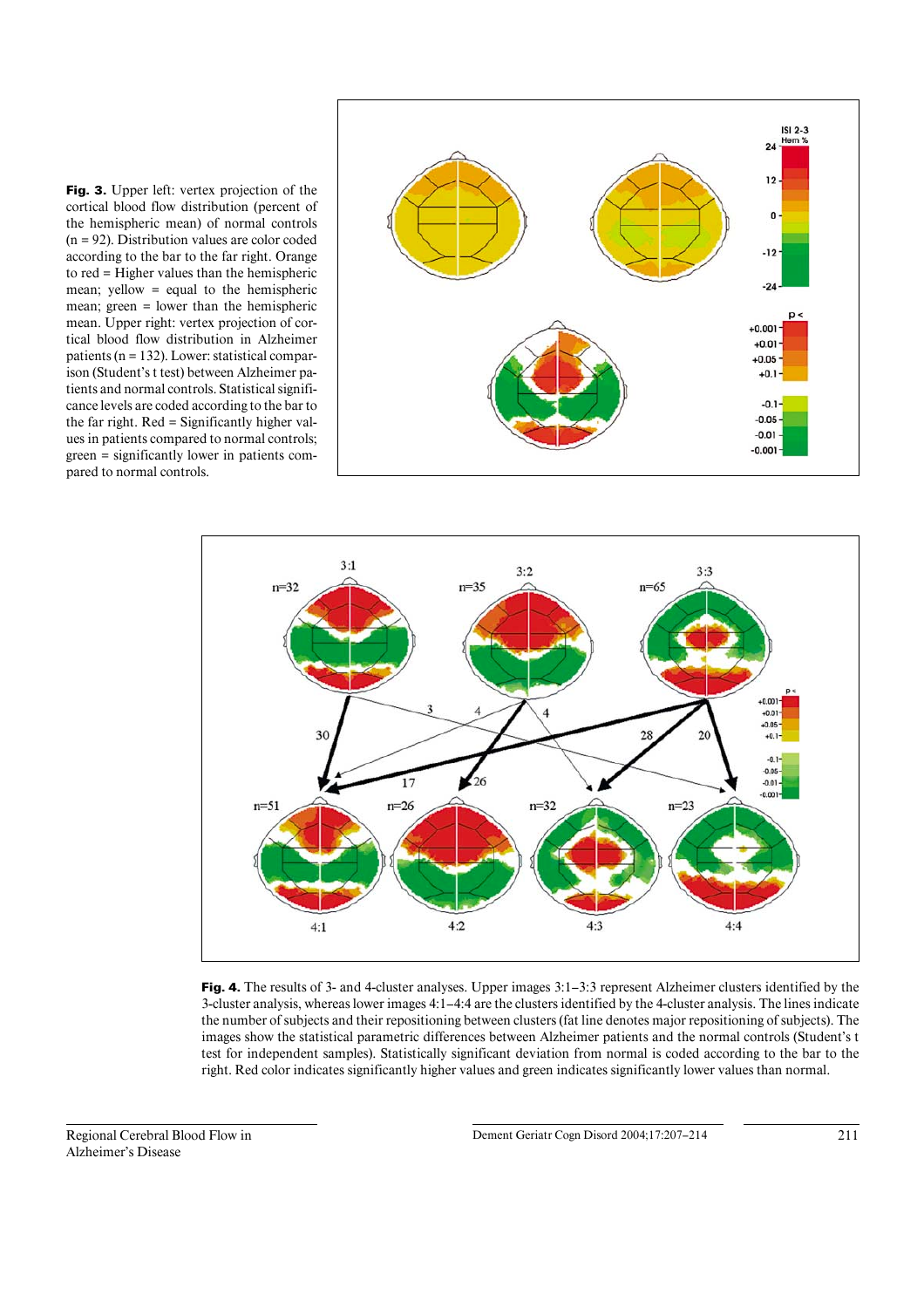|                    | $\mathbf n$ | Age         | Sex, m/f | MMSE      | CBF <sup>a</sup> |
|--------------------|-------------|-------------|----------|-----------|------------------|
| Normal subjects    | 92          | 39.1 (13.6) | 56/36    |           | 45.9(7.2)        |
| AD patients        | 132         | 74.1 (6.8)  | 38/94    | 21.4(5.5) | 36.9(5.5)        |
| 3-cluster analysis |             |             |          |           |                  |
| 3:1                | 32          | 72.8(7.8)   | 9/23     | 20.9(5.8) | 36.4(5.5)        |
| 3:2                | 35          | 74.1(6.7)   | 13/22    | 20.2(4.5) | 36.7(5.5)        |
| 3:3                | 65          | 74.8(6.4)   | 16/49    | 22.4(5.7) | 37.5(5.6)        |
| 4-cluster analysis |             |             |          |           |                  |
| 4:1                | 51          | 73.0 (7.6)  | 12/39    | 21.8(5.6) | 38.1(6.1)        |
| 4:2                | 26          | 73.8 (6.7)  | 10/16    | 20.1(4.6) | 36.2(5.9)        |
| 4:3                | 32          | 76.8(5.8)   | 9/23     | 21.1(5.2) | 36.2(4.9)        |
| 4:4                | 23          | 73.3(5.9)   | 7/16     | 22.7(6.4) | 36.0(3.9)        |

significant age difference between the clusters of AD patients. The distribution of male and females was clearly in favor of females in all groups. The mean MMSE scores ranged from 20 to 23 points, indicating that patients could be regarded as having mild-to-moderate severity of cognitive decline. The cerebral perfusion values were not different between the clusters, and were slightly/moderately decreased compared with normal values.

Figure 4 summarizes the results from the clustering analyses of the AD patients into subgroups, sharing similar flow pathology. The illustrations show the statistically significant rCBF differences between the AD patients identified in each cluster, compared with the normal reference group (between-cluster differences were highly significant, results not shown). As can be seen in the 3-cluster analysis (top row) a temporal, temporoparietal flow pathology was present in all clusters (i.e. 3:1, 3:2, and 3:3). On the other hand, the pattern of flow pathology differed between the clusters, with respect to frontal lobe and occipital involvement. This was especially evident in cluster 3:3, which included patients with a dominant frontal and temporal flow pathology and with less of a parietal flow pathology. Patients in group 3:2 differed mainly by having lower occipital flow values than the other groups. The distribution of patients among the clusters was such that patients with a combined temporal and parietal rCBF pathology (3:1 and 3:2) represent 50.8% of the total patient group, while the remaining patients (49.2%, 3:3) had a predominant frontal and temporal flow pathology. The clustering of patients into four clusters (fig. 4) mainly resulted in a split of the original cluster 3:3. This resulted

in a reclassification of patients into two groups (4:3 and 4:4) with a similar frontal and frontotemporal flow pathology. The major regional flow differences between these two groups were seen in the motor cortex, where patients in 4:3 showed significantly higher values than those in 4:4, and in temporal areas, where patients in 4:3 showed a more pronounced deficit.

# **Discussion**

Neural networks have been previously used for the classification of functional brain images obtained with PET [9, 10] and SPECT [11–15]. With these techniques, information has been obtained in a large number of volume elements in a three-dimensional array. The information obtained with these methods usually has to be processed so that a reasonable number of inputs to the neural networks is achieved. This is generally accomplished by selection of regions of interest corresponding to various cortical areas. The number of inputs in the cited studies varies from 4 to 120. In most studies, the input to the neural networks only represents part of the information available. The selection of regions of interest may be automatic, but often entails subjective decisions. Several studies have shown neural networks to categorize patients as well as or better than experts [9, 14] and better than more conventional statistical methods [9, 12, 14, 15]. The performance of the neural networks appears to be dependent on the resolution of the imaging system and on the number of inputs to the neural network [10], so that better discrimination between pa-

Minthon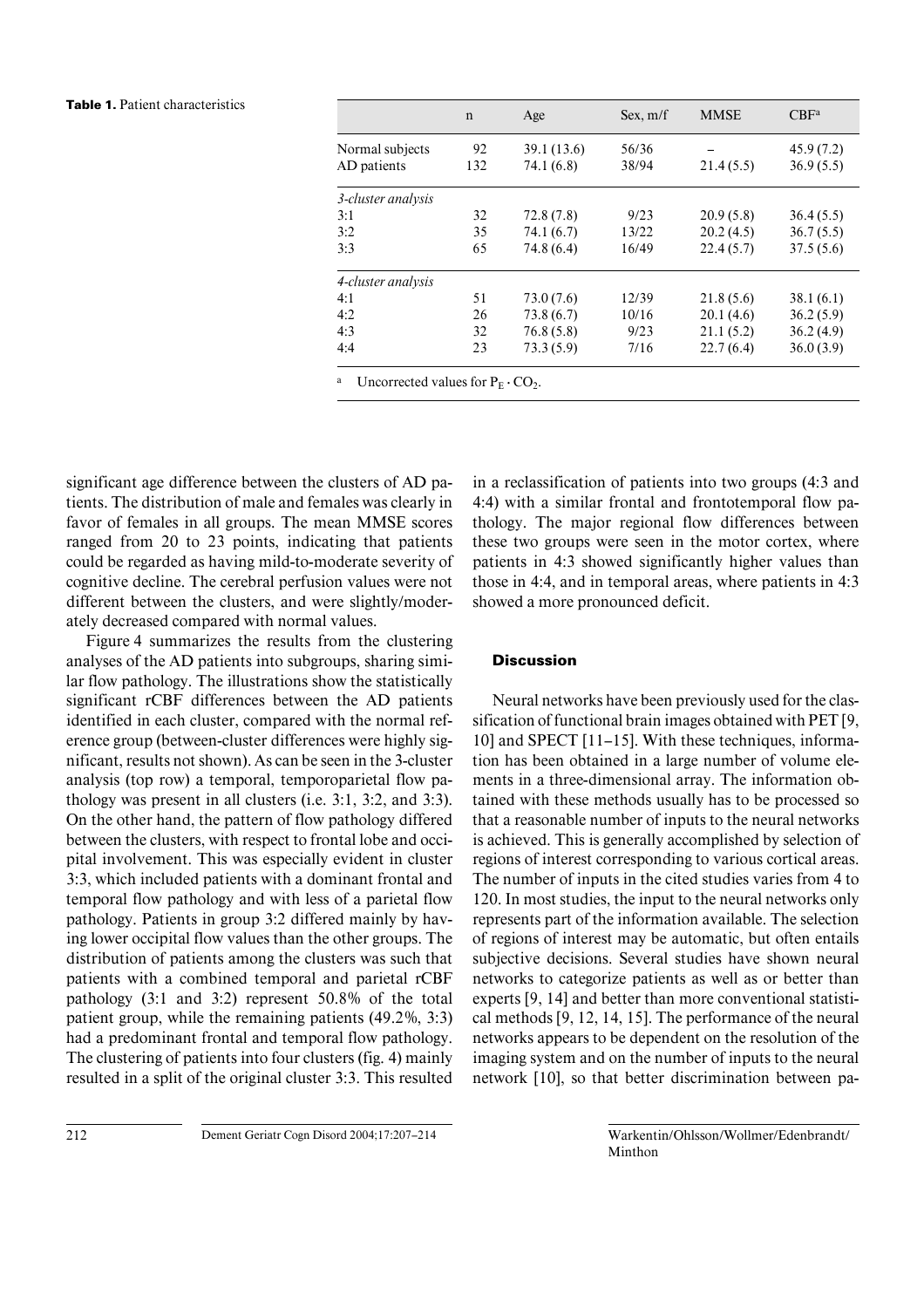tients with AD and normal subjects can be obtained with higher resolution and a larger number of inputs.

This study is the first in which neural networks have been applied to brain perfusion images obtained with 133Xe washout. With this technique, only information about blood flow in the cortex is obtained, as the low photon energy of 133Xe precludes studies of deeper structures. The 64-detector array used in this study thus provides information about the blood flow in a large proportion of the cortex. We chose to use the information from all detectors as input to the neural network. This means that although the imaging resolution of our system is far below that of PET or SPECT systems, we in fact used a larger number of inputs to the neural network than nearly all previous studies. Furthermore, we used all information available, and therefore no reduction of data in specific regions of interest was involved. This study also represents by far the largest number of patients with AD that has been investigated with neural networks to date. The result obtained for the classification of patients with AD in our study is compatible with the best results obtained in the previous studies using other brain imaging methods. It thus appears that neural networks are useful for the classification of functional brain images in the diagnosis of AD irrespective of the imaging technique used.

The neural networks used in this study provided a weight factor for each input, i.e. each detector, for the classification of studies. This information reflects the regions of the brain most likely to discriminate between patients with AD and normal subjects. The most important detectors were found in the left parietal region. We also found a statistically significant dominance for the detectors over the left hemisphere. This is in general agreement with previous studies, which have found a predominance of the flow reduction in the left parietal region to be typical for AD [34–38]. The importance of the detectors over the motor areas and the occipital lobes was somewhat surprising. It need not, however, be blood flow in these regions per se which is important for the classification of the patients. The neural network uses information from all detectors simultaneously in the analysis. It may therefore be that a low flow in the temporoparietal regions in combination with preserved flow in the surrounding regions is important for the classification. In fact, this combination of flow patterns has previously been described in a PET study by Kippenhan et al. [10], where the most important discriminatory profile of the neural network was a metabolic decrease in temporal and parietal areas in combination with higher normalized values in the motor-sensory and occipital regions.

AD is well defined from a histopathological point of view. It is well known that there is considerable heterogeneity among patients with AD clinically as well as with regard to functional imaging [10, 18]. In functional imaging studies, heterogeneity has often been noted but only rarely systematically analyzed. Holman et al. [18] studied rCBF in consecutive patients with memory loss or cognitive abnormalities. The SPECT images were classified into seven patterns by visual assessment. Among patients who subsequently developed AD, the characteristic pattern of bilateral temporal or parietal cortical defects was seen in 27% of cases. A further 38% of patients who developed AD had bilateral temporal or parietal defects plus additional defects. Fifteen percent of the patients had unilateral temporal or parietal defects, and 6% had frontal defects only. A large variation in functional brain deficits in AD has also been reported in several other SPECT studies [19, 20].

This study is, to the best of our knowledge, the first to use objective means for a systematic analysis of the heterogeneity in rCBF imaging in AD. In the analysis, each patient was placed in a multidimensional space, and patients showing similarities in the distribution of rCBF were categorized in clusters. These cluster analyses clearly demonstrated the existence of different patterns of rCBF pathology in patients with AD. In all clusters, there was reduced flow in the temporoparietal regions, and the clusters differed by the involvement of other regions, especially the occipital and the frontal regions. Reduced blood flow and glucose uptake in the frontal lobes have been noted in patients with AD previously [18, 34, 39]. A correlation between the extent of perfusion abnormalities and clinical severity of dementia has been described in several cross-sectional studies of patients with AD [34, 35, 40]. In this study, we did not find any significant differences between the rCBF clusters with age or with severity of dementia as assessed by the MMSE. Further studies are thus required to elucidate if the difference in the distribution of rCBF pathology is reflected in clinical characteristics of the patients or in the evolution of the disease.

## **Acknowledgments**

This study was supported by grants from the Swedish Medical Research Council (9893), the Alzheimer Foundation and the Gamla Tjänarinnor Foundation.